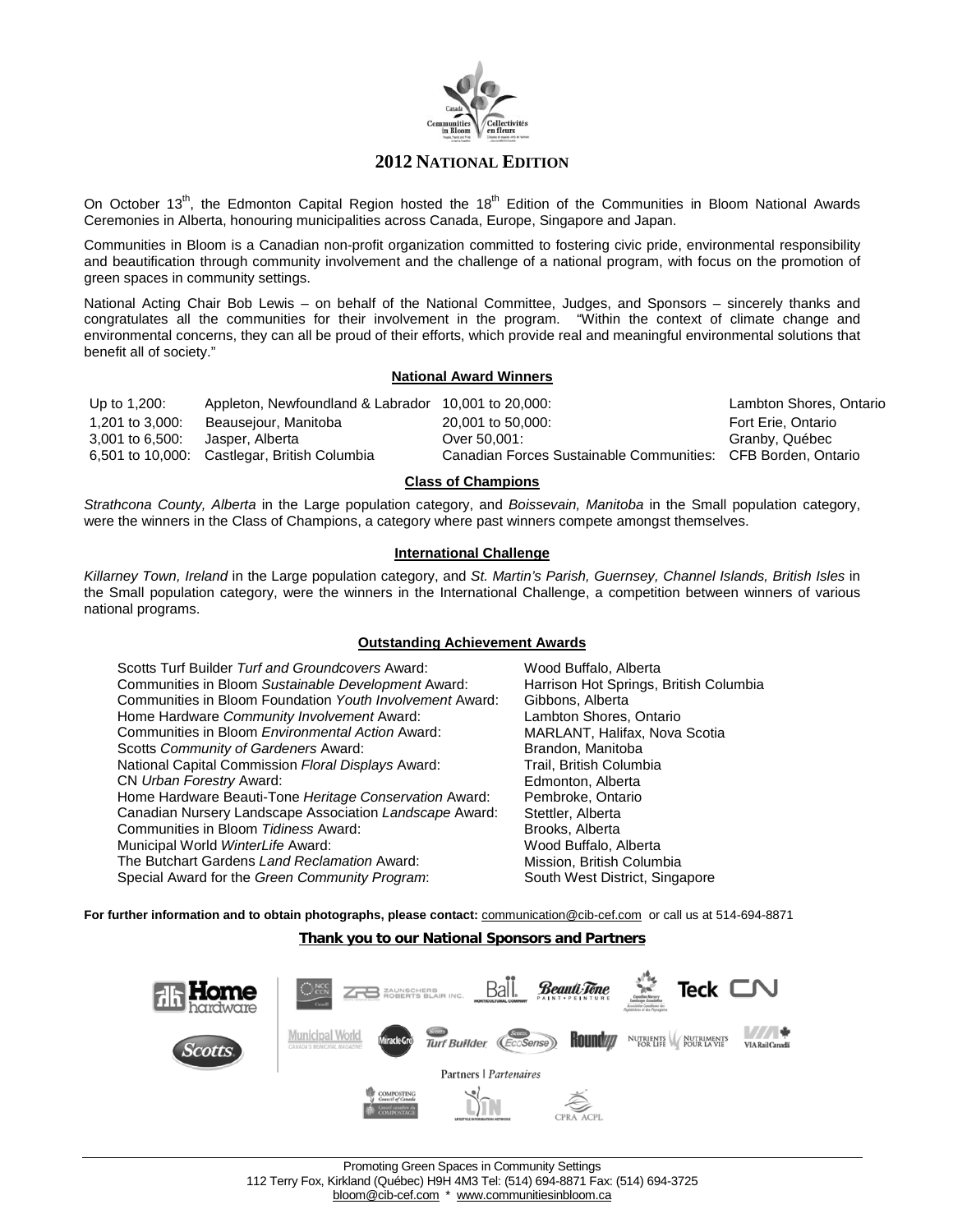

### **Communities in Bloom is a Canadian non-profit organization committed to fostering civic pride, environmental responsibility and beautification through community involvement and the challenge of a national program, with focus on the promotion and importance of green spaces in community settings.**

*"People, plants and pride… growing together" is our slogan, and it captures the essence of the program.*

**History,** Established with the guidance of Britain in Bloom, Tidy Towns of Ireland and *Villes et Villages Fleuris de France,* Communities in Bloom held its first edition in 1995 and 29 participating municipalities were honoured at the first awards ceremonies on Parliament Hill. The program now includes hundreds of communities across the country, and an international challenge involving communities from the United States, Japan and several European countries allows participants to compete internationally.

**Program.** The program consists of communities receiving information and being evaluated either provincially or nationally by a volunteer jury of trained professionals on the accomplishments of their entire community (municipal, private, corporate and institutional sectors, citizens) on eight key criteria: Tidiness, Environmental Action, Heritage Conservation, Urban Forestry, Landscape, Turf & Groundcovers, Floral Displays Community Involvement.

**Benefits.** The pride, sense of community and feeling of accomplishment generated through participation are visible in communities across Canada. These benefits make Communities in Bloom a program where everyone wins. Participants can benefit financially from the program through community tourism initiatives, business opportunities for the entire community, and other related projects. A valuable information exchange network allows communities to share accomplishments, best practices and projects.

All participants are showcased on the Communities in Bloom website through the "Explore our Communities" section, with a description page and a link to their respective community website. The *Communities in Bloom Magazine*, published twice a year, also features participants and program results, as well as articles and educational content. Communities in Bloom develops, with its partners and sponsors, initiatives and promotional opportunities.

**National Symposium on Parks and Grounds**. Held in conjunction with the annual national awards ceremonies, this event is a unique opportunity for elected officials, parks and grounds professionals and community volunteers to learn and share about current issues, trends and challenges not only in horticulture and gardening, but in community tourism and projects, environmental awareness, and much more. Workshops and awards ceremonies are also held in all provinces throughout the year.

The **Communities in Bloom Foundation**, established to support the educational aspect of its activities, is dedicated to funding, developing and disseminating education and awareness to a wide audience on the value, improvement, importance and sustainable development of green spaces and natural environment in Canadian society. The foundation also awards bursaries to students in horticulture / environment programs.

His Excellency, the Right Honourable David Johnston, C.C., C.M.M., C.O.M., C.D. Governor General of Canada is the Patron of Communities in Bloom.

> *Within the context of climate change and environmental concerns, all communities involved in the program can be proud of their efforts, which provide real and meaningful environmental solutions and benefit all of society.*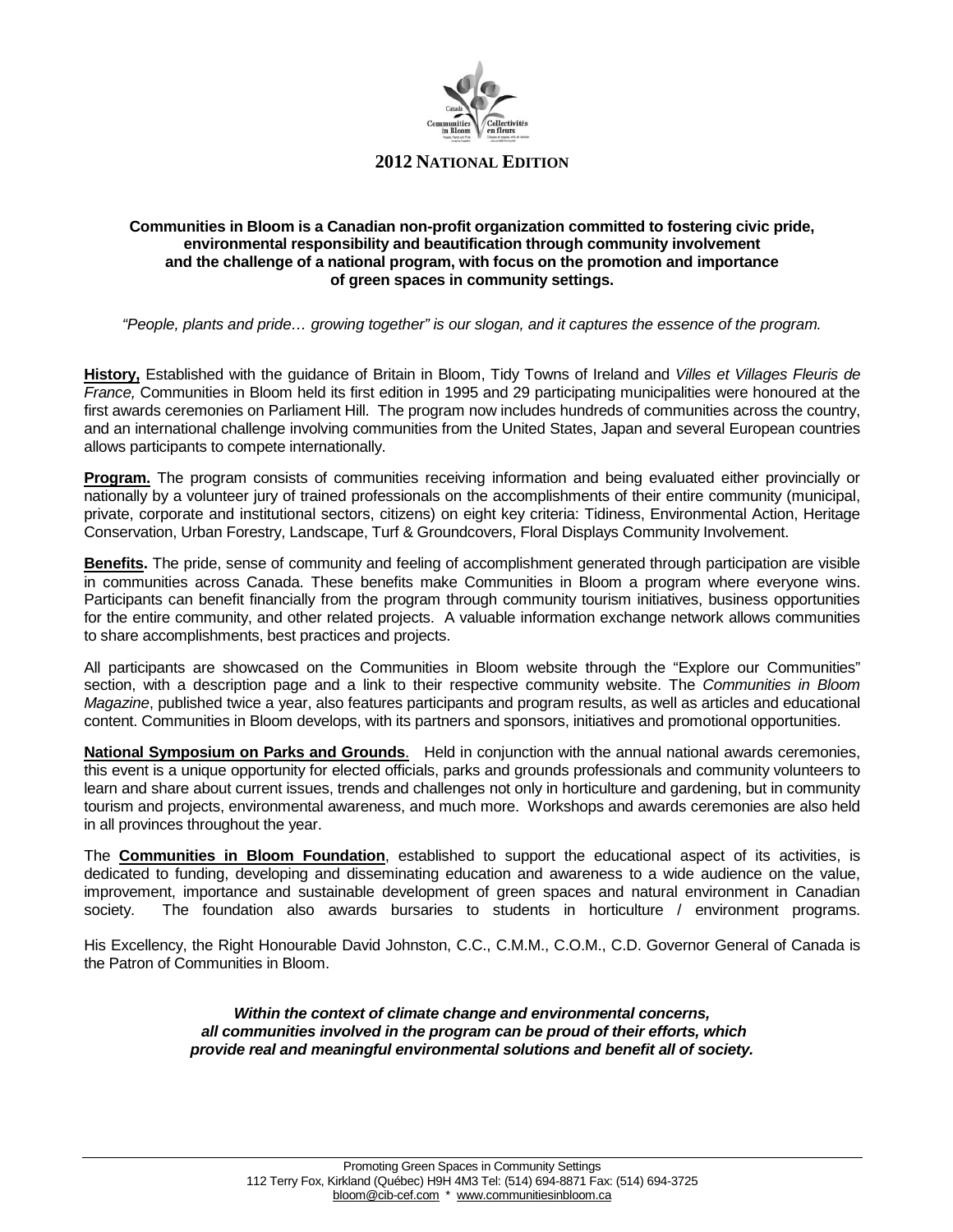

# **Over 50,001**

**Ville de Granby, QC 5 Miner Heritage Farm** R.M of Wood Buffalo, AB

## **20,001 – 50,000**

## **10,001 – 20,000**

## **Municipality of Lambton Shores, ON 5 Native Tree Project** Town of Beaumont, AB 6 CiB Pancake Kick-Off Breakfast<br>City of Brooks, AB 6 Community Involvement in the F City of Brooks, AB 6 Community Involvement in the Floral Program<br>
Town of Essex, ON 6 Community Involvement in the Floral Program<br>
5 War of 1812 Peace Garden Town of Essex, ON 6 November 2012 Peace Garden<br>
Ville de Lachute, QC 6 November 2013 10 Nain Street Floral Arrangem

## **6,501 – 10,000**  Town of Amherst, NS<br>
Town of Hinton, AB<br>
Town of Hinton, AB<br>
Town of Hinton, AB Town of Hinton, AB 5<br>Town of Yarmouth, NS 5

# **3,001 – 6,500**

## **1,201 – 3,000 Town of Beausejour, MB 5 19 Wally Chryplywy Nature Park**<br>
Village of Ashcroft, BC **19 <b>19 12 12 13 Tang 12** 2 Xeriscape Landscaping in Aid of Village of Ashcroft, BC 6 The State of Terminal Conservation<br>Town of Bruderheim. AB 1999 The State of Telecore of Terminal Conservation 4 Terminal Conservation Town of Bruderheim, AB 4 Evergreen 25 Year Management Plan Dawson City, YT<br>
Village of Harrison Hot Springs, BC<br>
5 Work of the Miami River Streamkeepers Village of Harrison Hot Springs, BC 5 Work of the Miami River Streamkeepers<br>Town of Trenton, NS 5 5 9 10 Heritage Room Museum

### **Up to 1,200**

| Town of Appleton, NL             |
|----------------------------------|
| Village of Bittern Lake, AB      |
| Town of Kinistino, SK            |
| Village de Sainte-Pétronille, QC |
| Sun Rivers Resort Community, BC  |
| Community of Tignish, PE         |
| Hamlet of Valhalla, AB           |
|                                  |

## **CATEGORY RATING SPECIAL MENTION /RECOGNITION**

- 5 Native Plant Rescue and One Tomato Project<br>5 Sports Fields
	-

## **The Manuels River Experience**<br> **The Manuels River Experience**

- 4 The Manuels River Experience<br>5 Gorilla Gardeners
- 5 Gorilla Gardeners<br>5 Westbank First Na
	- 5 Westbank First Nation Expanded Art Program

- 
- 
- 
- Main Street Floral Arrangements

# **5 Brilliant Bridge Restoration Project**<br>4 **Information Kiosks**

- 
- 
- The Art Gallery's Innovative Programs

# **Municipality of Stewardship**<br>**4 Tangible and Intangible Culture**

- 4 Tangible and Intangible Cultural Heritage<br>4 Wood Carvings
- 4 Wood Carvings<br>5 Reclamation of \
	- Reclamation of Water Ridge Park
- 4 **Walking Trail Strategic Plan**<br>4 Dover Hill Park
- 4 Dover Hill Park<br>5 Serenity Garder
- 5 Serenity Garden<br>4 Volunteer & Serv
	- Volunteer & Service Clubs Generous Involvement

- 
- 
- 
- 
- 4 Heritage Room Museum

### **5** The Riverfront Peace Park

- 5 Floral Arrangements Supported by ACE Metal<br>5 Floral Arrangements Troiect
- 5 "Adopt a Pot/Planter" Project<br>5 A Stroll in the Heart of the Vill
- 5 A Stroll in the Heart of the Village<br>5 Partnership Between Sun Rivers &
- 5 Partnership Between Sun Rivers & TK'emlups First Nation<br>5 Tignish Veterans Memorial Garden
- 5 Tignish Veterans Memorial Garden<br>4 Heritage Book for the 100th Birthda
	- Heritage Book for the 100th Birthday in 2013

**\* Bold** indicates winner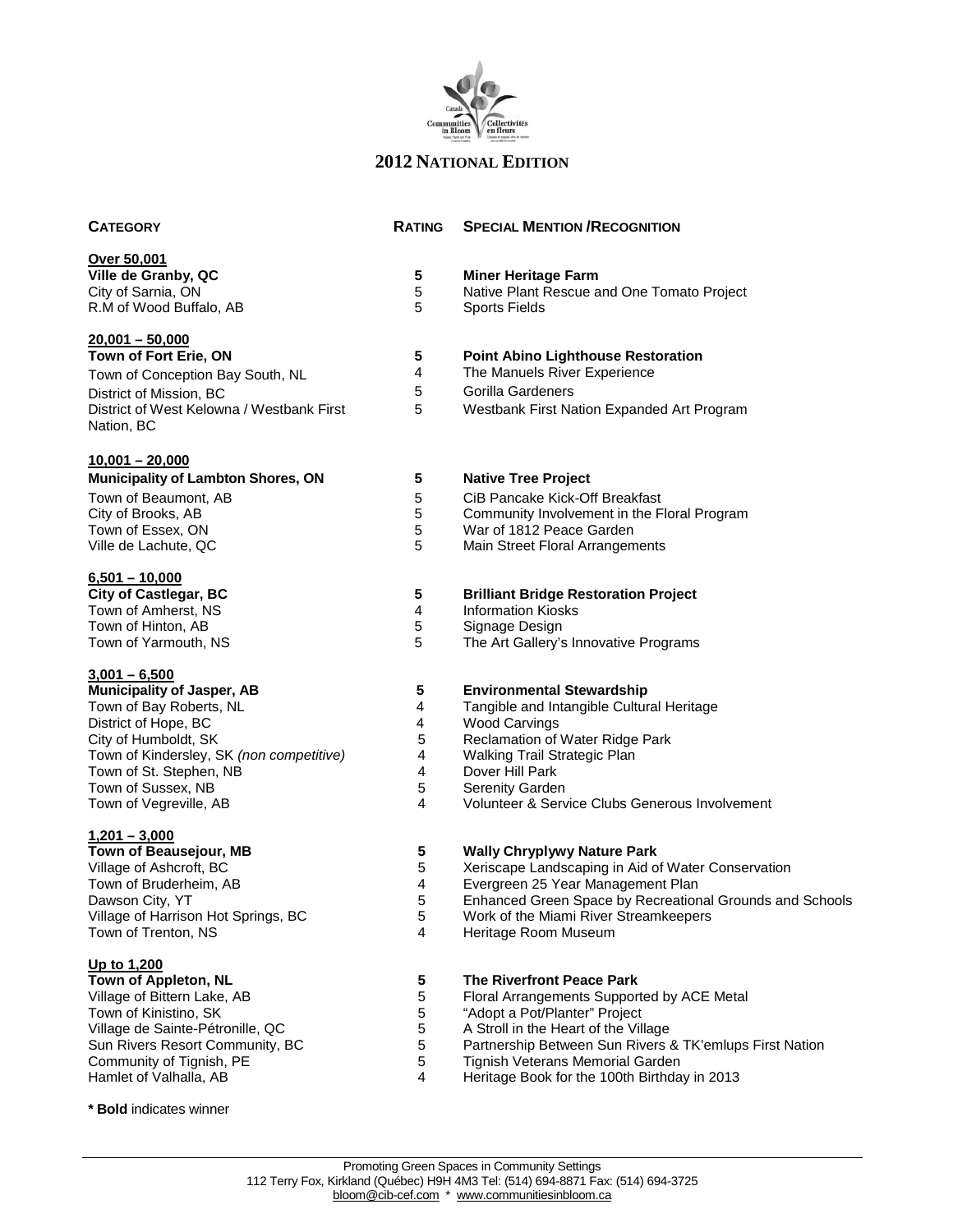

### **CATEGORY RATING SPECIAL MENTION /RECOGNITION**

|                       | Canadian Forces Sustainable Communities |
|-----------------------|-----------------------------------------|
| <b>CFB Borden, ON</b> |                                         |

#### **Class of Champions (Large Category)**

| <b>Strathcona County, AB</b> |
|------------------------------|
| City of Barrie, ON           |
| City of Charlottetown, PE    |
| City of Fort St. John, BC    |
| City of Lethbridge, AB       |
| City of Medicine Hat, AB     |
|                              |

#### **Class of Champions (Small Category)**

### **International Challenge (Large Category)**

| <b>Killarney Town, Ireland</b> |  |
|--------------------------------|--|
| City of Kamloops, BC           |  |
| City of Leduc, AB              |  |
| City of Pembroke, ON           |  |
| Ville de Rosemère, QC          |  |
| South West District, Singapore |  |

### **International Challenge (Small Category)**

| St. Martin's Parish, Guernsey, Channel        |
|-----------------------------------------------|
| Islands, British Isles                        |
| Town of Assiniboia, SK                        |
| Aya Town, Japan                               |
| Community of Fogo, NL                         |
| Village of Forestburg, AB                     |
| Town of Gibbons, AB                           |
| Municipality of Killarney-Turtle Mountain, MB |
| Town of Neepawa, MB                           |
| Village of Smržice, Czech Republic            |
| Town of Stettler, AB                          |
| City of Trail, BC                             |
|                                               |

### **\* Bold** indicates winner

- **4 Restoration of WWI Training Trenches**<br>**4 Completion of Front Entrance**
- 4 Completion of Front Entrance<br>4 Reconstruction of Front Entran
- 19 Reconstruction of Front Entrance to the Base<br>4 Wall of Honour
- 4 Wall of Honour<br>4 Ongoing Wellne
	- **Ongoing Wellness Garden**
- 4 Military Family Resource Centre<br>4 Student Banner Contest
	- **Student Banner Contest**
- 4 Urban Forestry Plan

## **5 Beaver Hills Initiative**<br>**5 City of Barrie Strategic**

- 5 City of Barrie Strategic Plan<br>5 Murphy's Community Centre
- 5 Murphy's Community Centre<br>5 North Peace Museum
	-
- 5 North Peace Museum<br>5 Native Prairie Plants G 5 Native Prairie Plants Garden at Galt Museum<br>5 Floral Displays
	- Floral Displays

#### **5 Community Dedication to Beautification**

- 5 Interconnected Parks<br>5 Community of Garden
- 5 Community of Gardeners<br>5 Volunteer Recognition by
- 5 Volunteer Recognition by Town and Businesses<br>5 Town. Business. and College Partnerships
	- Town, Business, and College Partnerships

# **5 Volunteer Involvement**<br>5 **Turf Management and Example**

- 5 Turf Management and Extreme Quality of Sports Accommodation<br>5 Floral Displays
- 5 Floral Displays<br>5 Cultural Heritac
	- Cultural Heritage
- 5 Urban Forestry<br>5 The Lakeside G
	- The Lakeside Grove Park Community Garden

### **5 Volunteer Involvement in Beautification**

- 5 Creation of The Healing Garden<br>5 The Ava Way Communication a
- 5 The Aya Way Communication and Collaboration<br>5 Community Driven Beautification
- 5 Community Driven Beautification<br>5 Signature Forest Landscape
- 5 Signature Forest Landscape<br>5 Youth Involvement
- 5 Youth Involvement<br>5 Productive Commu
- 5 Productive Community Garden<br>5 Re-established Community Gar
- 5 Re-established Community Garden<br>5 Community and Business Supported
- 5 Community and Business Supported Plantings<br>5 Pedestrian Walking Paths
- 5 Pedestrian Walking Paths<br>5 Blossoming Community Pa
	- Blossoming Community Partnerships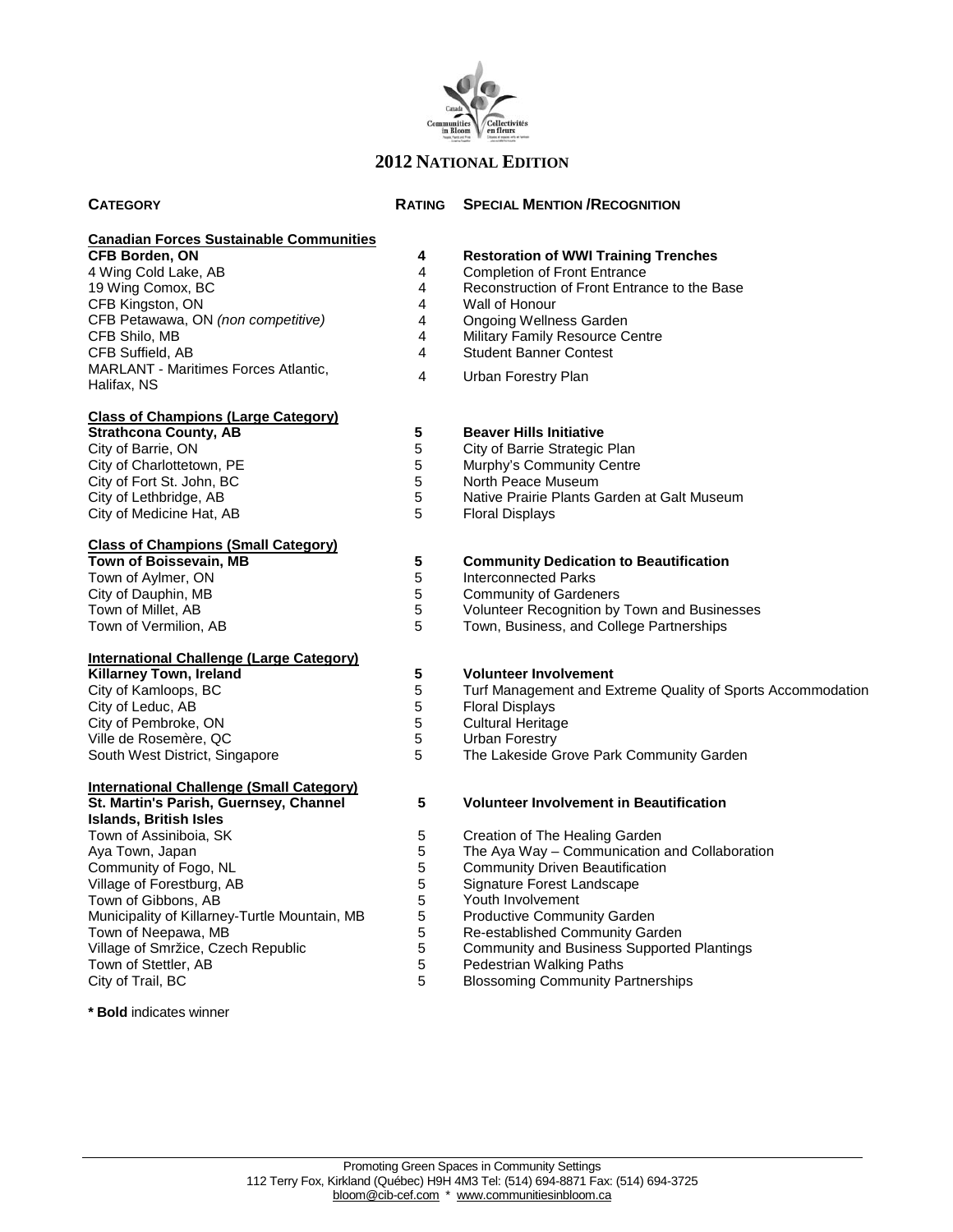

### **CATEGORY RATING SPECIAL MENTION /RECOGNITION**

#### **Special Attractions (non competitive)**

Battlefields Park, Québec, QC<br>
Reford Gardens, Grand-Métis, QC<br>
5 Landscape Design – Interna SDC Vieux-Montréal, QC<br>
Ukrainian Cultural Heritage Village, AB 5 Kurelek from Château Ramezay - Musée et site historique de Montréal, QC *(non evaluated)*

# **Circle of Excellence – Evaluated (non competitive)**

Town of Athabasca, AB 6 1 2008 10 5 1 Community Commitment to Recycling<br>
City of Brandon, MB 1 2008 1 2008 1 2008 1 2008 1 2008 2 2008 2 2008 2 2009 2 2008 2 2009 2 2009 2 2009 2 20 City of Brandon, MB<br>
City of Calgary, AB

City of Calgary, AB

City of Calgary, AB

City of Calgary, AB

City of Calgary, AB

City of Calgary, AB

City of Calgary, AB

City of Calgary, AB

City of Calgary, AB

City of Calg City of Calgary, AB 6 1991 1 2012 1 5 Parks Foundation Calgary<br>City of Edmonton, AB 6 1991 1 5 Community and Business Town of Qualicum Beach, BC<br>
City of Stratford, ON 
S Reconstruction of the A

- Landscape Design International Garden Festival
- 
- 5 Kurelek from the Community: Artwork from Private Collections<br>N/A N/A
	- *N/A N/A*
		-
		-
	-
	- Community and Business Revitalization Zones
	-
	- Reconstruction of the Avon River Pergola

### **Circle of Excellence – Non Evaluated (non competitive)**

Town of Antigonish, NS Town of Hampton, NB City of Oshawa, ON City of Princher Cre<br>City of Brampton, ON City of Kingston, ON Town of Pincher Cre City of Brampton, ON City of Kingston, ON Town of Pincher Creek, AB<br>
City of Campbell River, BC City of London, ON Ville de Saint-Bruno-de-Mor Municipality of Chatham-Kent, ON Town of Minto, ON City of Summerside<br>Village of Denzil, SK Town of New Glasgow, NS Town of Viking, AB Town of Goderich, ON

Town of New Glasgow, NS Town of Viking, AB<br>Town of Olds, AB Town of Virden, MB

City of London, ON Ville de Saint-Bruno-de-Montarville, QC<br>
Town of Minto, ON City of Summerside, PE Ville de Westmount, QC

### **Thank you to our Volunteer National Judges**

Evelyn Alemanni Stephen King Maurice Baren<br>Darlene Blake Ted S. Blowes Lorna McIlroy Berta Briggs Frank Merrand Communications of the Sandy Cairns of Translations of the Sandy Cairns of the Sandy<br>Frank Merrand Cairns Frank Merrand Communications of the Sandy Cairns of the Sandy Cairns of the Sandy Cairns Sandy Cairns Alain Cappelle **Steve Preston** Steve Preston Diane Clasen North Clasen (1999)<br>
University Server Server Clasen (1999)<br>
Diane Clasen (1999)<br>
Diane Clasen (1999) Richard Daigneault Lucie Gagné Diana K. Weiner Bob Ivison

Claire Laberge<br>Bob Lewis Jean-Jacques Lincourt<br>Lorna McIlrov Lucy Chang **Chang Community Community Community Community Community Community Community Community Community Community Community Change Change Change Change Change Change Change Change Change Change Change Change Change Cha** Gerry Teahen<br>Ed Toop Roger Younker